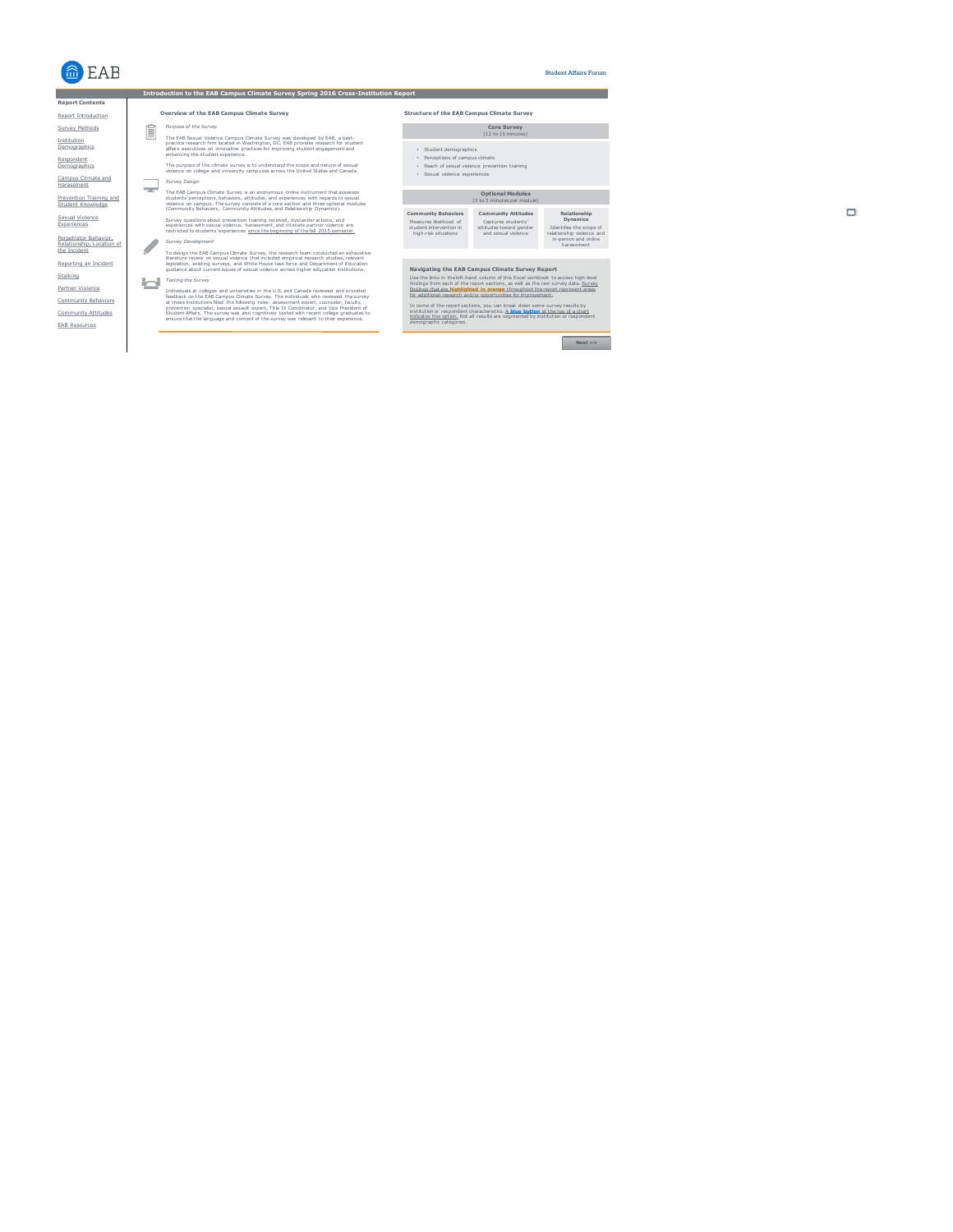

# **EAB Campus Climate Survey Methods**

# **Report Contents**

Report Introduction

Survey Methods

Institution **Demographics** 

Respondent **Demographics** 

Campus Climate and **Harassment** 

Prevention Training and Student Knowledge

Sexual Violence Experiences

Perpetrator Behavior, Relationship, Location of the Incident

Reporting an Incident Stalking

Partner Violence Community Behaviors

Community Attitudes

EAB Resources

**Student Sample and Response Rate** Iumber of students invited to take the survey 274781

**January 2016 - May 2016 Administration** 

**Spring 2016 Cohort** 

 $\mathbf{r}$ 

 $\sqrt{N}$ 

| Aggregate response rate                                                                                        | 13%   |
|----------------------------------------------------------------------------------------------------------------|-------|
| Average response rate                                                                                          | 17%   |
| Number/percent of disqualified respondents<br>(did not consent to take the survey)                             | 169   |
| Number/percent of partial survey completers<br>answered at least one question, but did not reach the Thank You | 9741  |
| Number/percent of survey completers<br>(reached the Thank You page)                                            | 26473 |
| Total number of respondents                                                                                    | 36383 |

| <b>Abnormal Response Patterns</b>                                                                                   |       |
|---------------------------------------------------------------------------------------------------------------------|-------|
| <u>encor identified straight-line respondents.</u><br>(respondents who answered the same option for multiple survey | 130   |
| idivul Salilible Size<br>(total respondents - disqualified respondents - straight-line                              | 36084 |

# **Survey Timeline**

reminder emails throughout the survey administration window.<br>\*One survey was open for four weeks due to extreme circumstances. Institutions participating in the spring 2016 cohort launched surveys between late<br>January, 2016 and late April, 2016. All surveys were open for three weeks.\*<br>Surveys closed between mid February, 2016 and mid May, 2016. An

#### **Frequently Asked Questions**

*How representative are the survey results of our student population?*

EAB is not able to determine to what extent the survey respondents reflect the<br>makeup of your student population. Survey results may not be generalizable to the<br>entire student body. You can work with a research expert on y

*What was the range of response rates among spring 2016 cohort institutions?* The average survey response rate across the 34 participating institutions was 17%.<br>The highest institutional response rate was 52% and the lowest was 1%.

*What questions were asked on the survey?*

Your institution's custom survey can be found in your institution's EAB Box folder.

*A number of students only partially completed the survey. How do I know how many students answered each question?* 

Included next to each data chart or table is "n=." "N" is the number of students who<br>responded to the question. The average number of responses is given in charts and<br>tables that combine multiple questions. This is reporte

*How do I know how many institutions participated in each module?*  Included next to each module's data chart or table is "Inst. n=." "Inst. n" is the

number of institutions that participated in the optional module. *Were any survey questions required?* 

Survey respondents were required to consent to take the survey in order to proceed to the survey questions. No other survey elements were required.

*Why can I break out survey results only by some institution and respondent characteristics?* 

In this high-level analysis, the climate survey team selectively broke out survey results that could best guide sexual violence prevention and response strategy on campuses across the U.S. and Canada.

**<< Previous Next >>**

 $\sqrt{2}$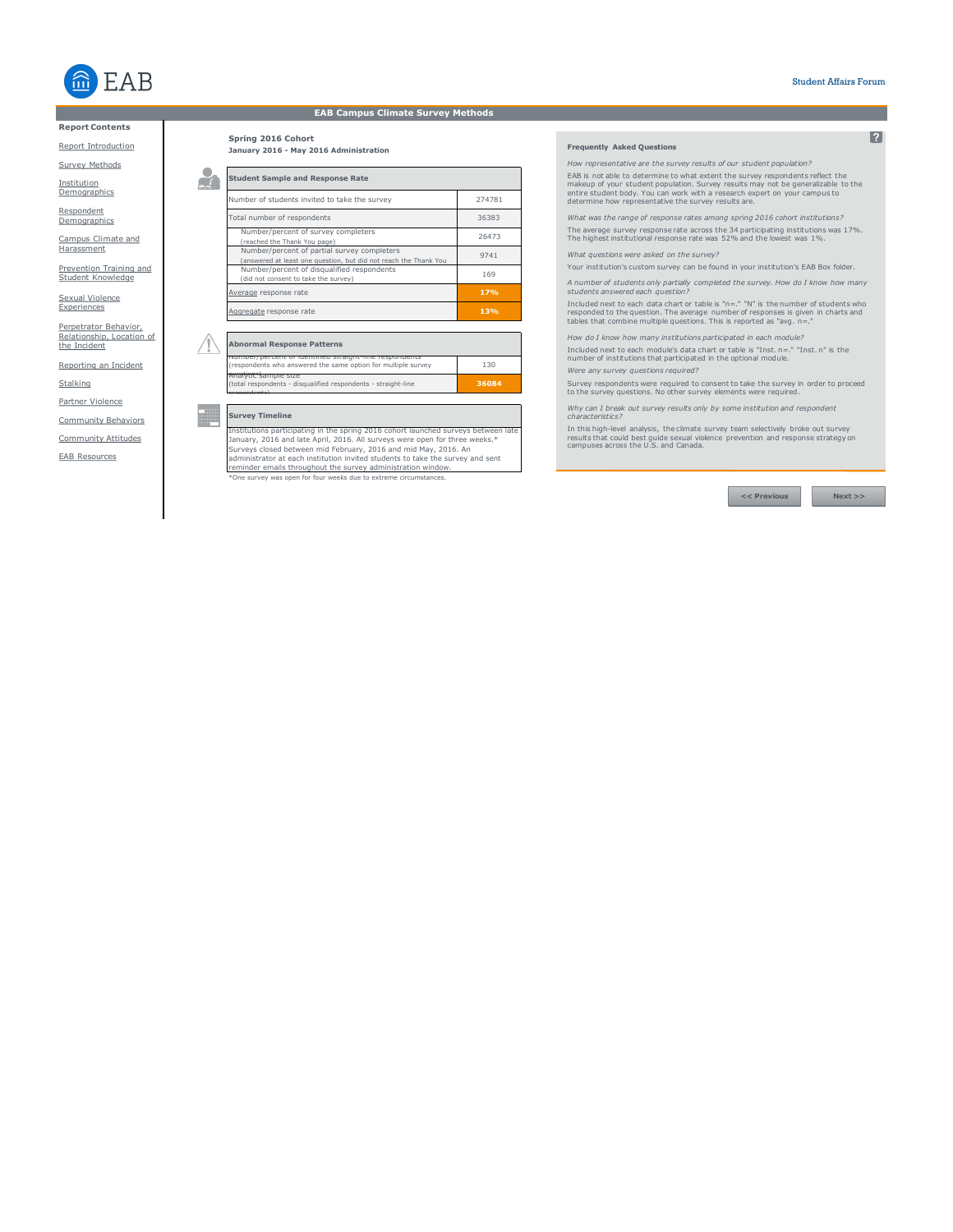

# **Institution Demographics**

 $\blacksquare$ 

# **Report Contents**

Report Introduction

**Quick Takes**

• Thirty-four institutions participated in the spring 2016 cohort.

• Large institutions represent the largest portion of the aggregate sample at 38%. • Sixteen institutions are private and 18 are public. • Thirty-three institutions are in the U.S. and one institution is in Canada.

Survey Methods

Institution **Demographics** 

<u>Respondent</u><br>Demographics

Campus Climate and **Harassment** 

Prevention Training and Student Knowledge

Sexual Violence **Experiences** 

Perpetrator Behavior, Relationship, Location of the Incident

Reporting an Incident

**Stalking** 

Partner Violence

Community Behaviors

Community Attitudes

EAB Resources

|                                | Number of<br><b>Institutions</b> | Number of<br><b>Respondents</b> | Percent of<br><b>Aggregate Sample</b> |
|--------------------------------|----------------------------------|---------------------------------|---------------------------------------|
| Small<br>$(1,000-4,999)$       | 11                               | 6,763                           | 19%                                   |
| Mid-Sized<br>$(5,000-9,999)$   | 11                               | 7,951                           |                                       |
| Large<br>$(10,000-19,999)$     | $\overline{Q}$<br>13,666         |                                 | 38%                                   |
| Very Large<br>3<br>$(20,000+)$ |                                  | 7,704                           | 21%                                   |
| Private                        | 16                               | 15,464                          | 43%                                   |
| Public                         | 18                               | 20,620                          | 57%                                   |
| U.S.<br>33                     |                                  | 32,962                          | 91%                                   |
| Canada                         | $\mathbf{1}$                     | 3,122                           | 9%                                    |
| <b>TOTAL</b>                   | 34                               | 36,084                          | 100%                                  |
|                                |                                  |                                 |                                       |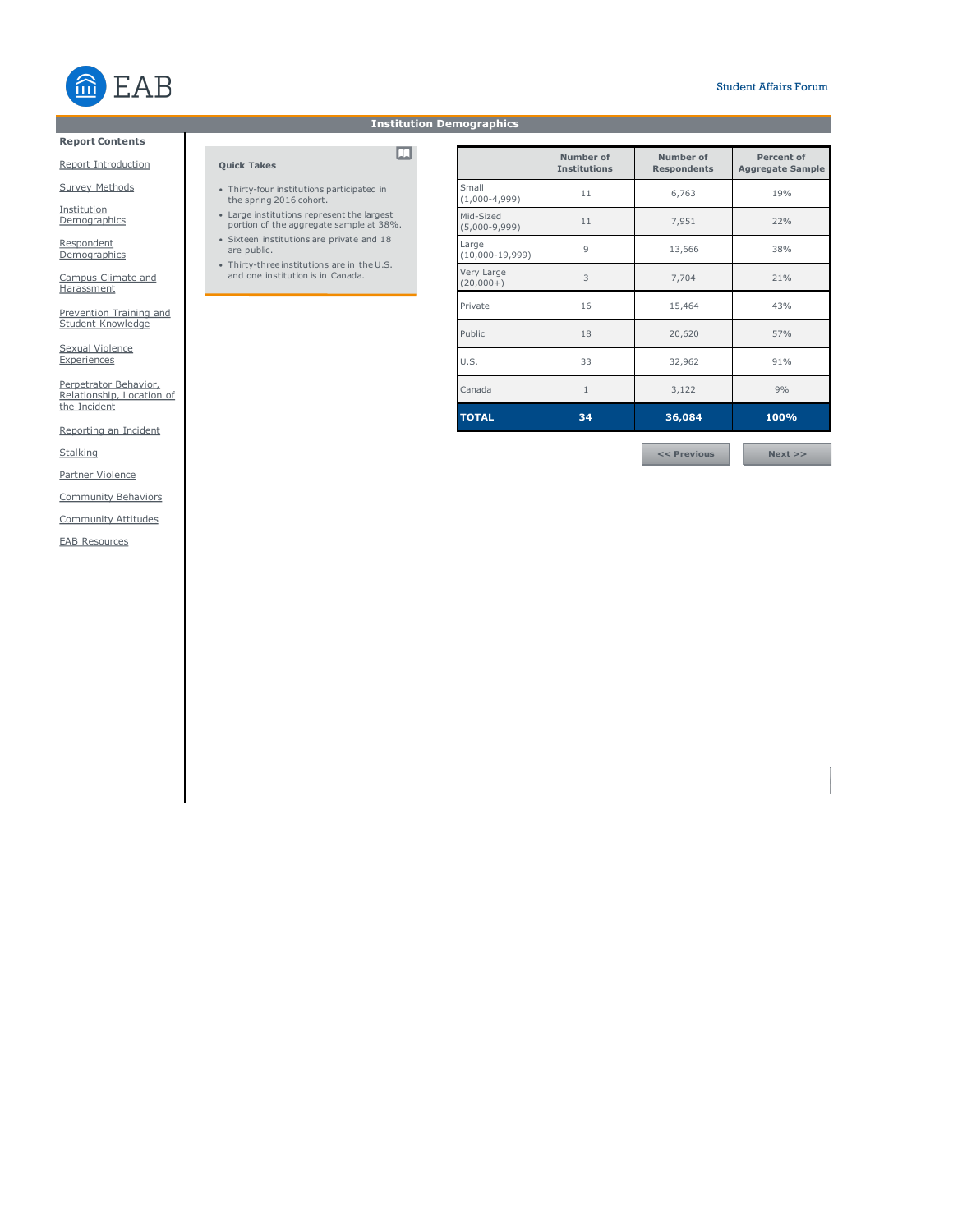

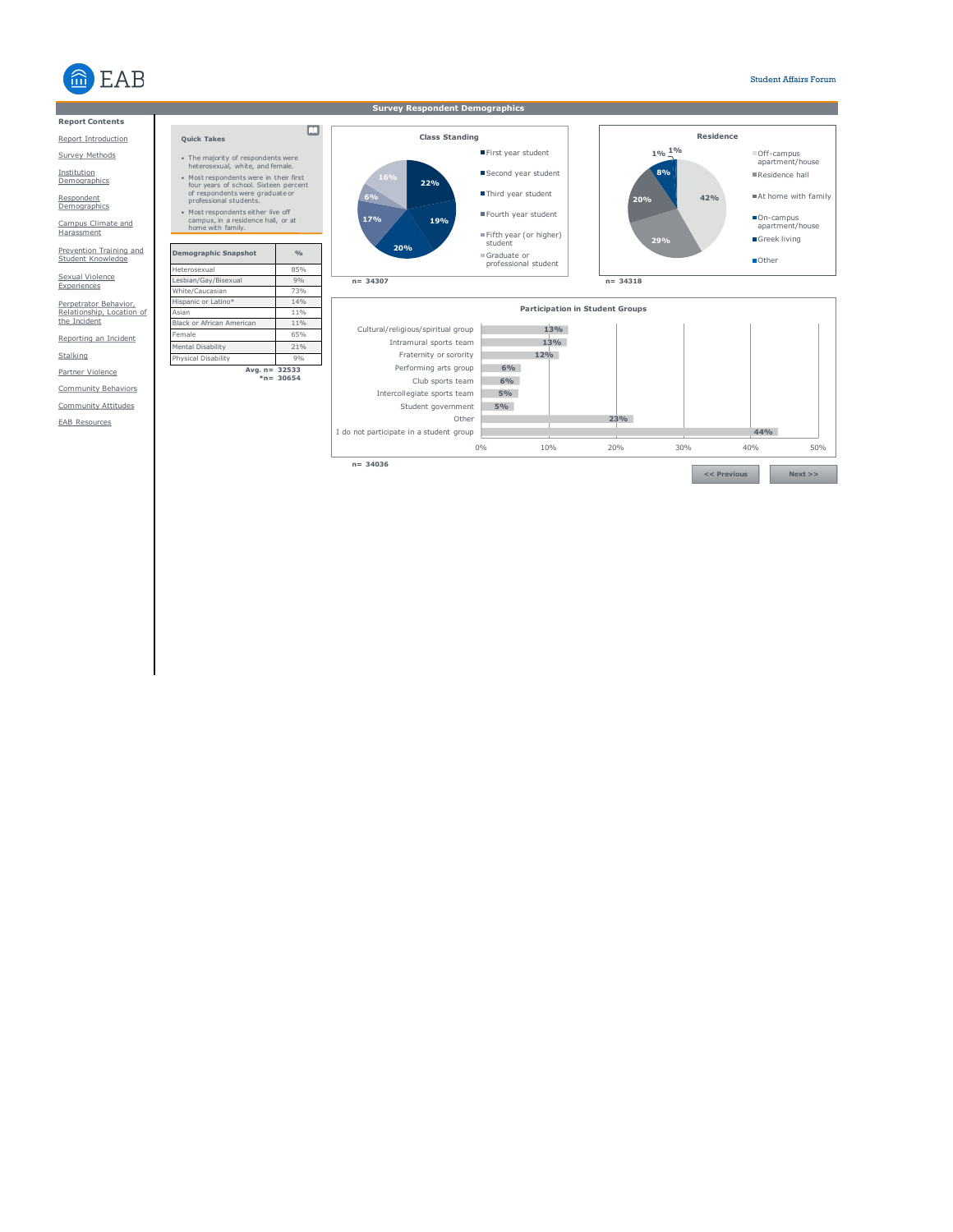

# **Report Contents**

#### Report Introduction

Survey Methods

Institution<br>Demographics

Respondent **Demographics** 

Campus Climate and **Harassment** 

Prevention Training and Student Knowledge

Sexual Violence **Experiences** 

Perpetrator Behavior, Relationship, Location of the Incident

Reporting an Incident

**Stalking** 

Partner Violence

Community Behaviors

Community Attitudes

EAB Resources

# **Campus Climate and Harassment**

 $\Box$ 

- Most respondents have a positive perception of the campus climate.
- Nearly half of survey respondents had someone make sexist remarks or jokes in their presence.
- Twenty percent of survey respondents had someone say crude, sexual things to them.
- Forty percent of respondents indicated that a person making a report would experience retaliation.
- 

• Just over one third of respondents indicated that the educational achievement or career of the person making the report would suffer.

| Has anyone done the following to you since the<br>beginning of the school year?          | Yes       |
|------------------------------------------------------------------------------------------|-----------|
| Made sexist remarks or jokes in your presence                                            | 47%       |
| Said crude, sexual things to you                                                         | 20%       |
| Emailed, texted, or used social media to send<br>offensive content                       | 14%       |
| Seemed to be bribing you if you agreed to engage in<br>a romantic or sexual relationship | 8%        |
|                                                                                          | ר בו 2017 |



**Avg. n= 32929**

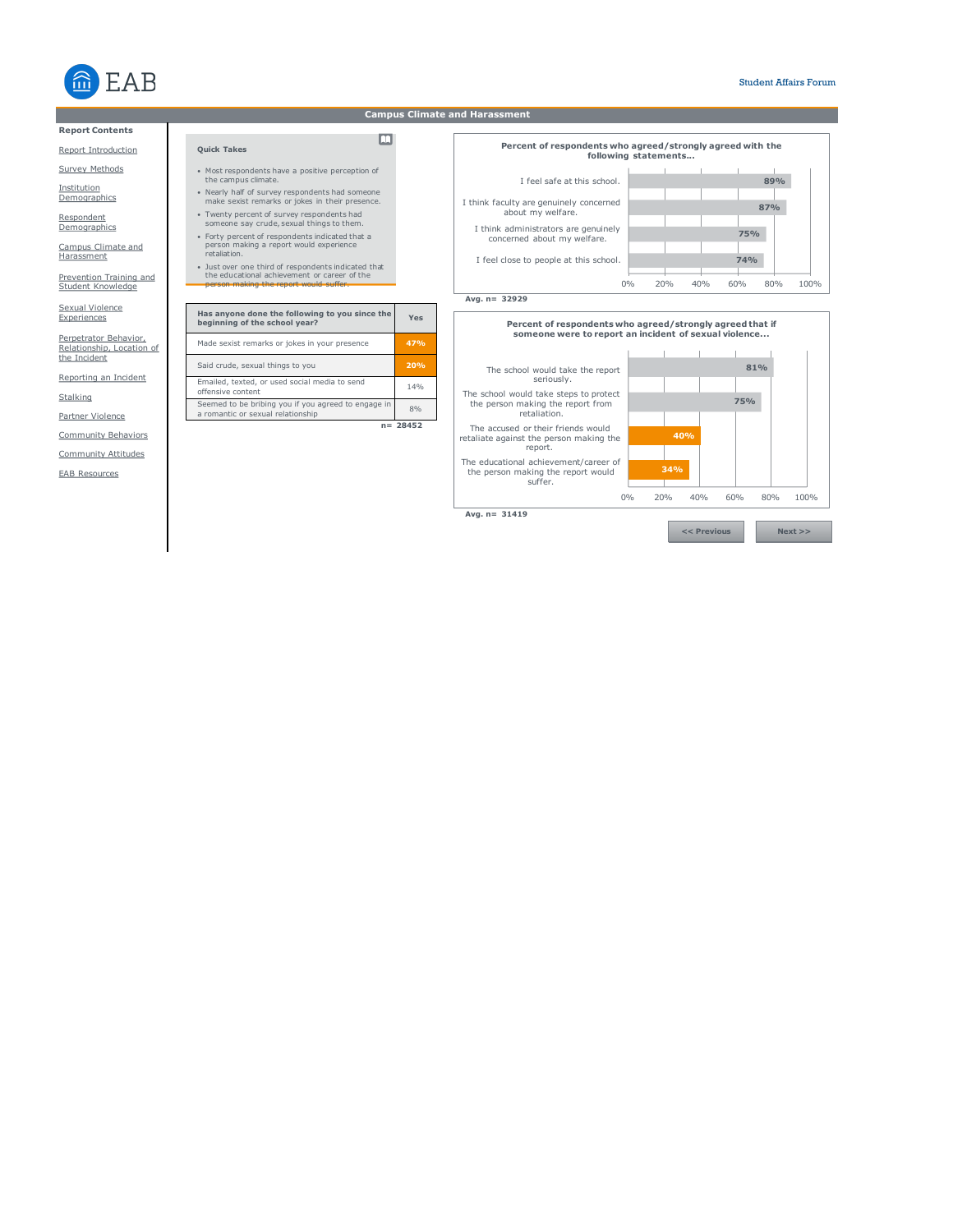



**Quick Takes**

Institution Demographics

Respondent<br>Demographics

Campus Climate and Harassment

Prevention Training and Student Knowledge

Sexual Violence Experiences Perpetrator Behavior, Relationship, Location of the Incident Reporting an Incident

Stalking Partner Violence

Community Attitudes Community Behaviors

EAB Resources

**All Institutions n= 28113 All Years n= 28113 Interpreting These Charts** • Students were asked if<br>
they received information<br>
and training in any of the<br>
following areas:<br>
• Understanding the<br>
definition of sexual<br>
violence<br>
• Reporting an incident • The school's procedures for<br>• Accessing resources<br>• Sexual violence prevention<br>• Strategies<br>• Bystander intervention **54% 29% 17% Have you received sexual violence prevention information or training? (by class standing)** Yes No I do not recall **54% 29% 17% Have you received sexual violence prevention information or training? (by institution type)** Yes No I do not recall

**Sexual Violence Prevention Training and Student Knowledge**



• At private institutions, 61% of respondents received prevention information or training, compared to 50% at public institutions. • Seventy-seven percent of first year respondents received prevention training. The number of respondents receiving training in subsequent years declined. • Over half of respondents received prevention information or training at new student orientation.

 $\Box$ 

• Most respondents who received training thought it<br>was useful in increasing their knowledge.<br>• Thirty percent of all respondents don't know what<br>confidential resources are available.<br>• Less than half of all respondents un

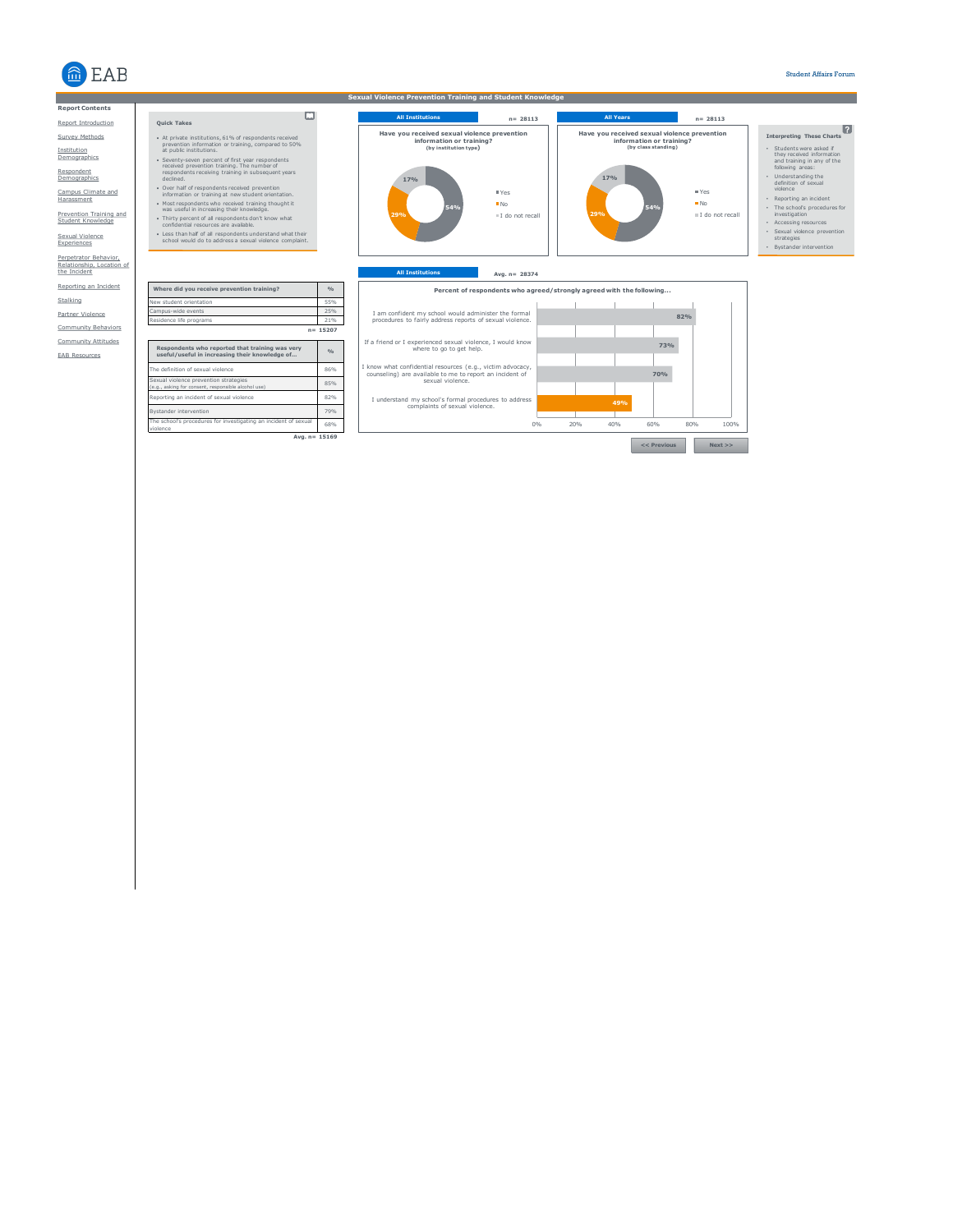

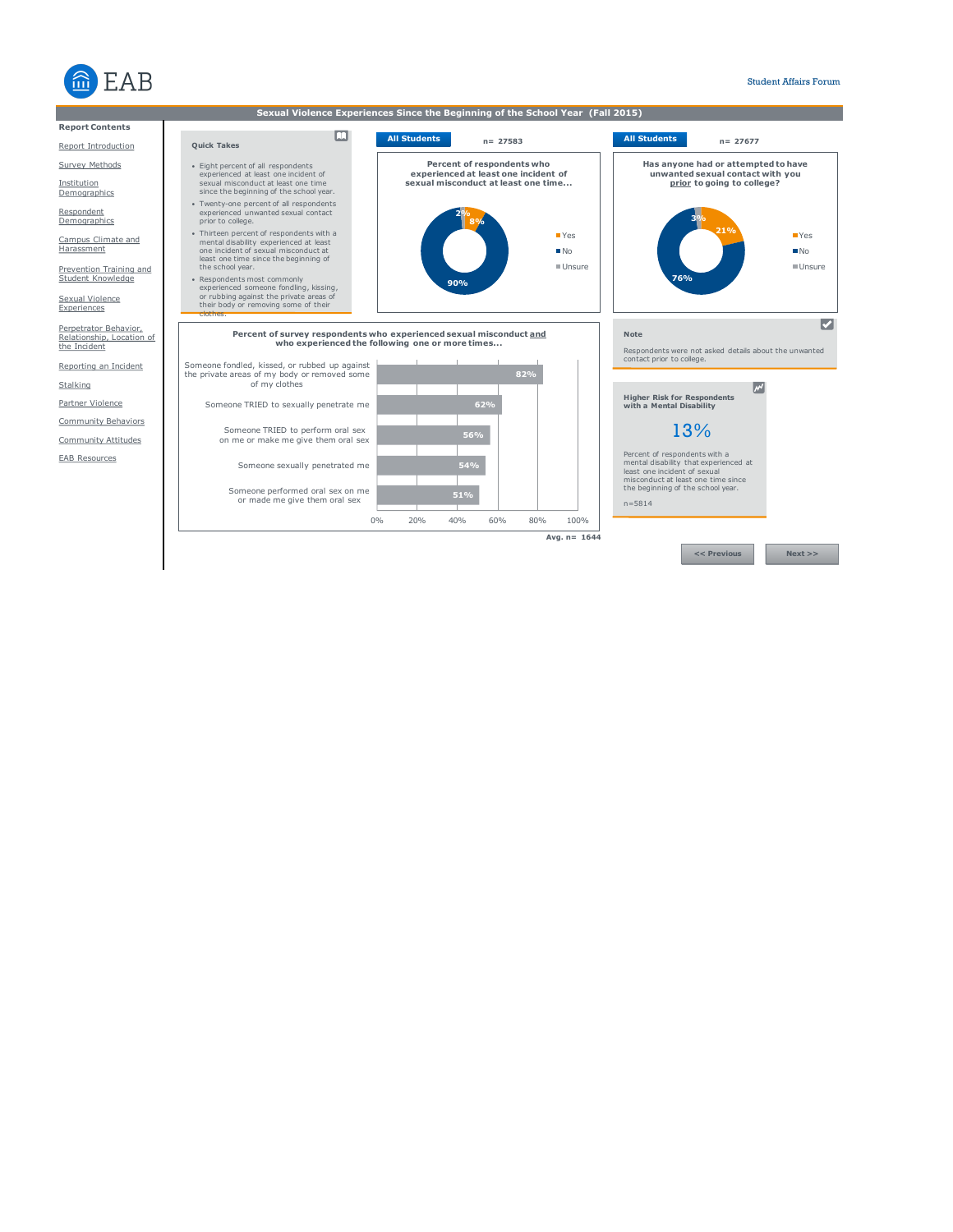

## **Report Contents**

#### Report Introduction

Survey Methods

Institution<br>Demographics

Respondent<br>Demographics

Campus Climate and Harassment

Prevention Training and Student Knowledge

Sexual Violence Experiences

Perpetrator Behavior, Relationship, Location of the Incident

Reporting an Incident

**Stalking** 

Partner Violence

Community Attitudes Community Behaviors

EAB Resources

# $\Box$ • The majority of respondents who experienced unwanted sexual contact were caught off guard by the perpetrator or the perpetrator ignored the respondent's non-verbal cues or looks.

- 
- The unwanted behavior was most<br>commonly perpetrated by an<br>acquaintance, peer, or friend. About<br>one third of respondents had no<br>prior relationship to the perpetrator.<br>Common locations of incidents of<br>unwanted sexual conta
- 

| No. 1         | Acquaintance or peer            | 39%           | 924        |
|---------------|---------------------------------|---------------|------------|
| No. 2         | Friend                          | 33%           | 781        |
| No. 3         | No prior relationship           | 31%           | 724        |
|               |                                 |               | $n = 2355$ |
|               | <b>Location of the incident</b> | $\frac{0}{0}$ | Count      |
|               |                                 |               |            |
|               | On-campus residence             | 38%           | 839        |
| No.1<br>No. 2 | Off-campus residence            | 36%           | 798        |
| No. 3         | Bar, night club, dance club     | 21%           | 463        |

**Relationship to the perpetrator**

**% Count**

**Perpetrator Behavior, Relationship, and Location of the Incident**

# **Interpreting These Charts**

• Respondents who didn't experience<br>
unwanted sexual contact were not asked<br>
follow up questions about the incident.<br>
The same respondent could have selected<br>
multiple responses to any question in this<br>
section. For exampl

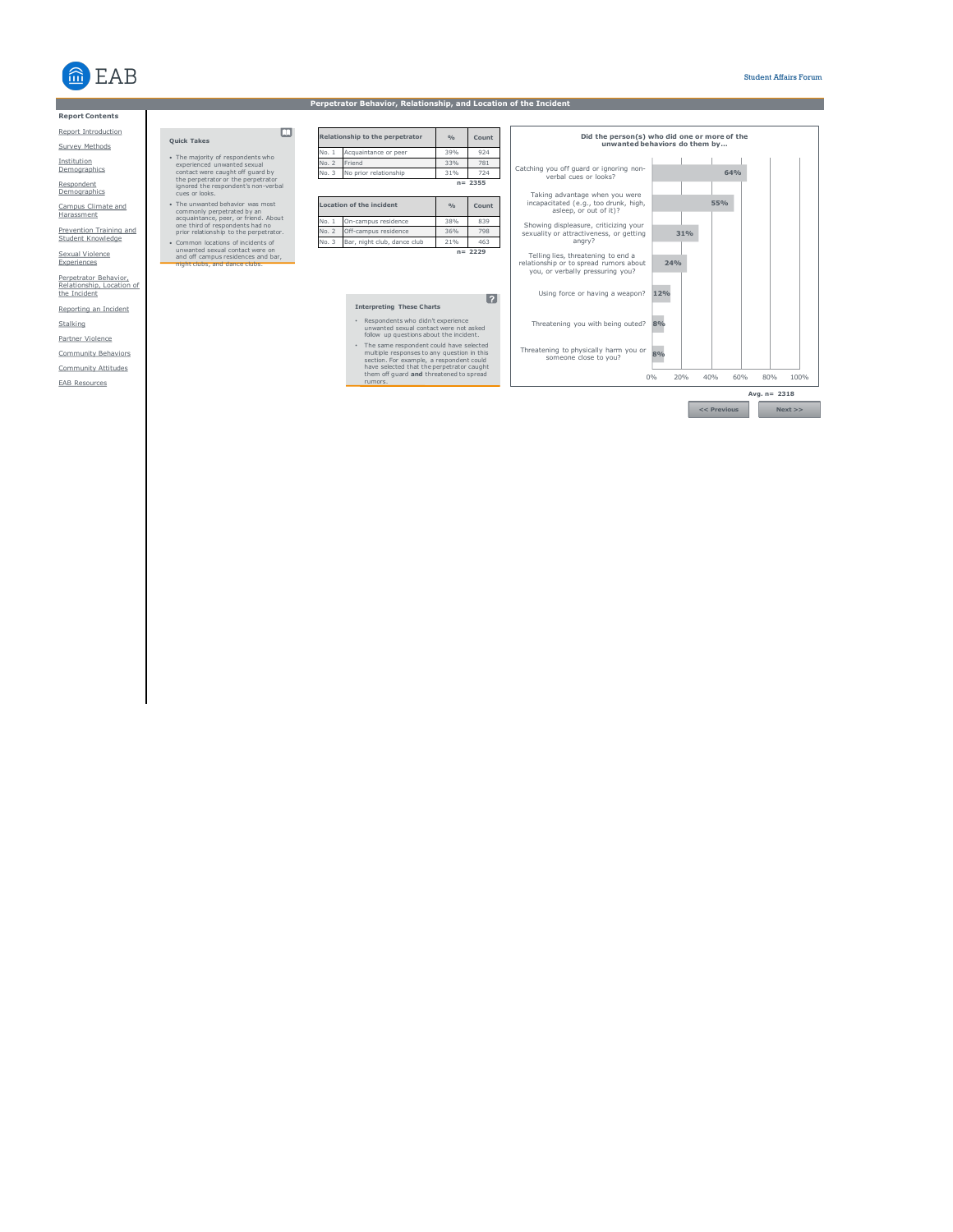

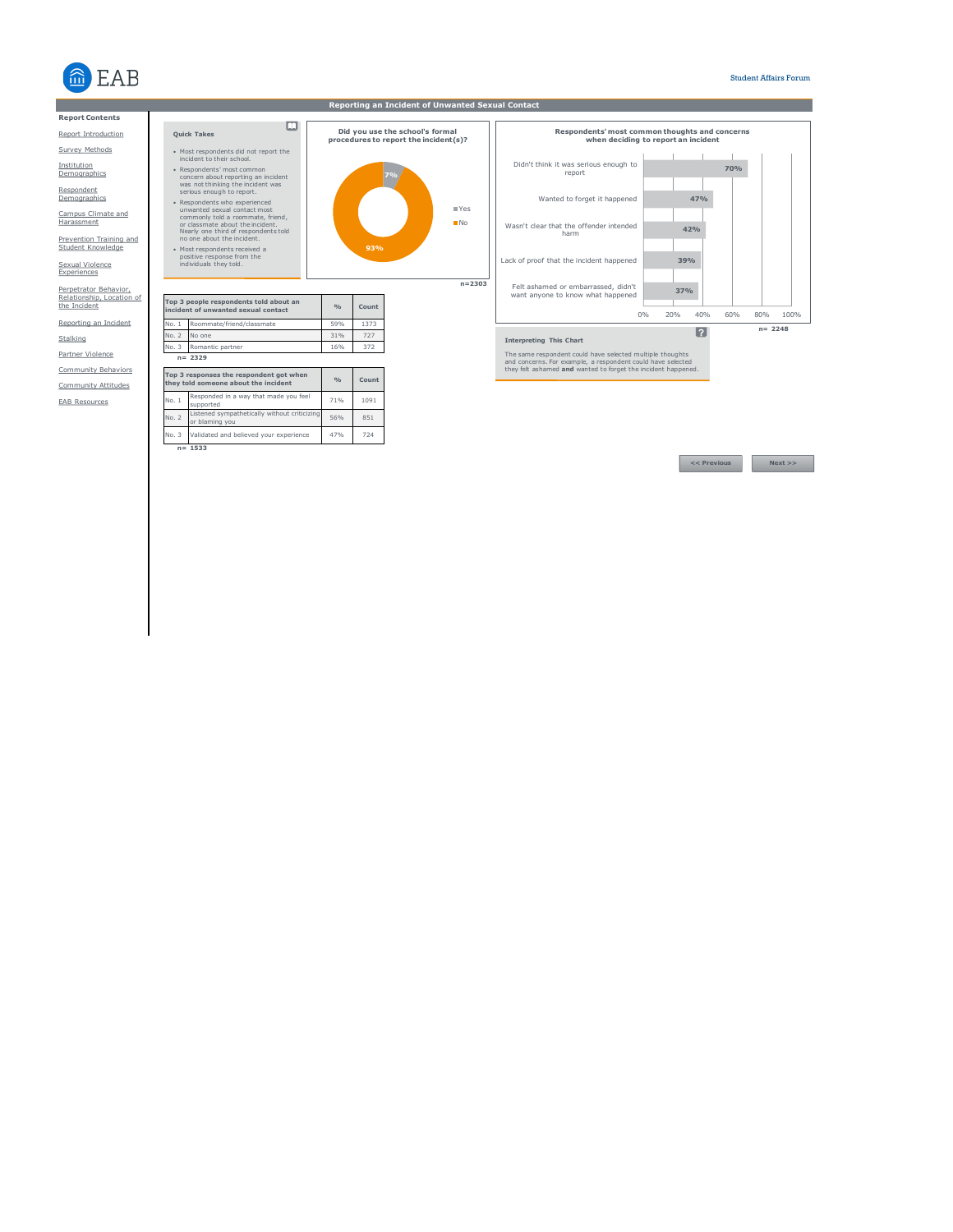

**Report Contents**

Report Introduction

Survey Methods

Institution **Demographics** 

Respondent **Demographics** 

Campus Climate and Harassment

Prevention Training and Student Knowledge

Sexual Violence<br>Experiences

Perpetrator Behavior, Relationship, Location of the Incident

Reporting an Incident

Stalking Partner Violence

Community Behaviors

Community Attitudes

EAB Resources

• Twenty-two percent of respondents experienced at least one form of<br>stalking or harassment since the beginning of the school year. The most<br>common form of harassment respondents experienced was receiving<br>unwanted phone ca

- Only five percent of respondents used their school's formal procedures to report the incident.
- Thirty-eight percent of respondents reported that the perpetrator of the unwanted behavior was an acquaintance or peer. • Nearly two thirds of respondents told a roommate, friend, or classmate about the incident.

 $\overline{\mathbb{R}}$ 

**Experiencing Harassment** 22%

5%

**Reporting Harassment**

Percent of respondents that used their school's formal procedures to report the stalking or harassment.

 $\boxed{\mathcal{M}}$ 

Percent of respondents that experienced at least one form of stalking or harassment since the beginning of the school year.

Inst. n=17 n=2833

|       | Top 3 most common relationships<br>to the perpetrator | O(n) | Count |
|-------|-------------------------------------------------------|------|-------|
| No. 1 | Acquaintance or peer                                  | 38%  | 1084  |
| No. 2 | Ex-romantic partner or spouse                         | 26%  | 755   |
| No. 3 | Friend                                                | 23%  | 663   |

**Inst. n= 17 n= 2869**

| the incident  | Top 3 people who respondents told about | O(n) | Count |
|---------------|-----------------------------------------|------|-------|
| No. 1         | Roommate/friend/classmate               | 66%  | 1877  |
| No. 2         | Romantic partner                        | 25%  | 718   |
| No. 3         | Family member                           | 25%  | 708   |
| Tnet $n = 17$ |                                         |      |       |

**Inst. n= 17 n= 2840**

Inst. n=17 n=13996

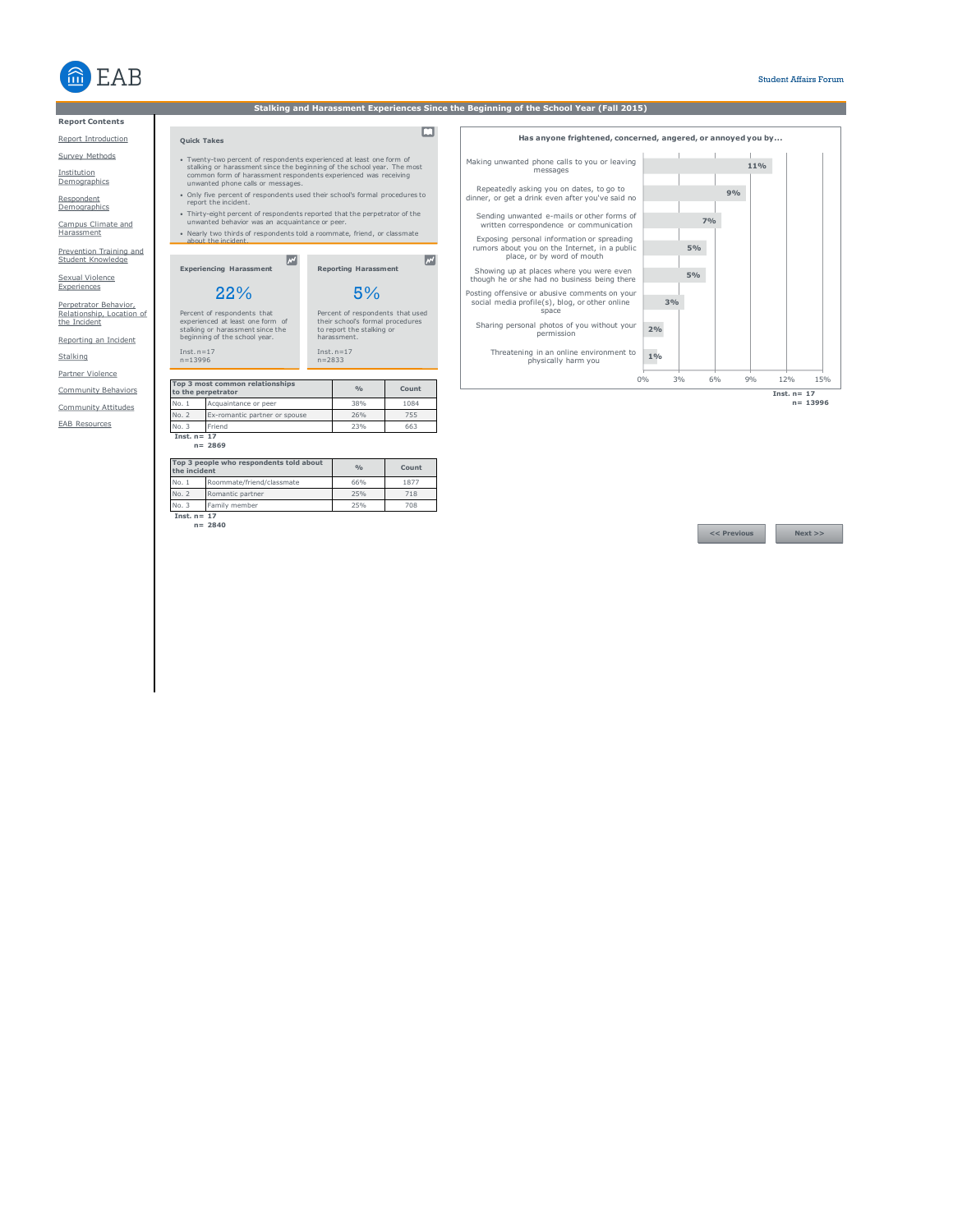

| Intimate Partner Violence Since the Beginning of the School Year (Fall 2015) |                                                                                                 |                |           |                                                                      |                                                                                                          |
|------------------------------------------------------------------------------|-------------------------------------------------------------------------------------------------|----------------|-----------|----------------------------------------------------------------------|----------------------------------------------------------------------------------------------------------|
| <b>Report Contents</b>                                                       |                                                                                                 |                |           |                                                                      |                                                                                                          |
| Report Introduction                                                          | <b>Ouick Takes</b>                                                                              |                |           | Percent of respondents who had a<br>partner and experienced intimate | 12.<br><b>Interpret This Chart</b>                                                                       |
| Survey Methods                                                               | • Six percent of respondents had a partner and<br>indicated experiencing some form of intimate  |                |           | partner violence                                                     | Respondents were asked if their casual, steady, or<br>serious dating or intimate partner had done any of |
| Institution                                                                  | partner violence.                                                                               |                |           |                                                                      | the following:                                                                                           |
| Demographics                                                                 | · Eleven percent of respondents who experienced<br>intimate partner violence sought services or |                |           |                                                                      | · Slapped you                                                                                            |
| Respondent                                                                   | contacted a hotline.                                                                            |                |           |                                                                      | • Pushed or shoved you                                                                                   |
| Demographics                                                                 | • Of the 23% of respondents who were physically                                                 |                |           |                                                                      | . Hit you with a fist or something hard                                                                  |
| Campus Climate and                                                           | injured, 22% sought medical attention.                                                          |                |           | <b>TYes</b>                                                          | • Kicked you                                                                                             |
| Harassment                                                                   |                                                                                                 |                |           | N <sub>0</sub>                                                       | • Hurt you by pulling your hair                                                                          |
| Prevention Training and                                                      |                                                                                                 | O/p            | Count     |                                                                      | · Slammed you against something<br>· Tried to hurt you by choking of suffocating you                     |
| Student Knowledge                                                            | What happened after the incident?                                                               |                |           | 94%                                                                  | • Beaten you                                                                                             |
|                                                                              | Sought services or contacted a hotline                                                          | 11%            | 69        |                                                                      | * Burned you on purpose                                                                                  |
| Sexual Violence<br>Experiences                                               | Physically injured                                                                              | 23%<br>22%     | 145<br>32 |                                                                      | · Used a knife, qun, or other weapon on you                                                              |
|                                                                              | Sought medical attention*                                                                       | Inst. $n = 17$ |           | Inst. $n = 17$                                                       |                                                                                                          |
| Perpetrator Behavior,<br>Relationship, Location of                           |                                                                                                 | Avg. $n = 625$ |           | $n = 9968$                                                           |                                                                                                          |
| the Incident                                                                 |                                                                                                 | $*n = 145$     |           |                                                                      |                                                                                                          |
|                                                                              |                                                                                                 |                |           |                                                                      |                                                                                                          |
| Reporting an Incident                                                        |                                                                                                 |                |           |                                                                      |                                                                                                          |
| Stalking                                                                     |                                                                                                 |                |           |                                                                      |                                                                                                          |
| Partner Violence                                                             |                                                                                                 |                |           |                                                                      | $<<$ Previous<br>Next                                                                                    |

Community Behaviors

Community Attitudes

EAB Resources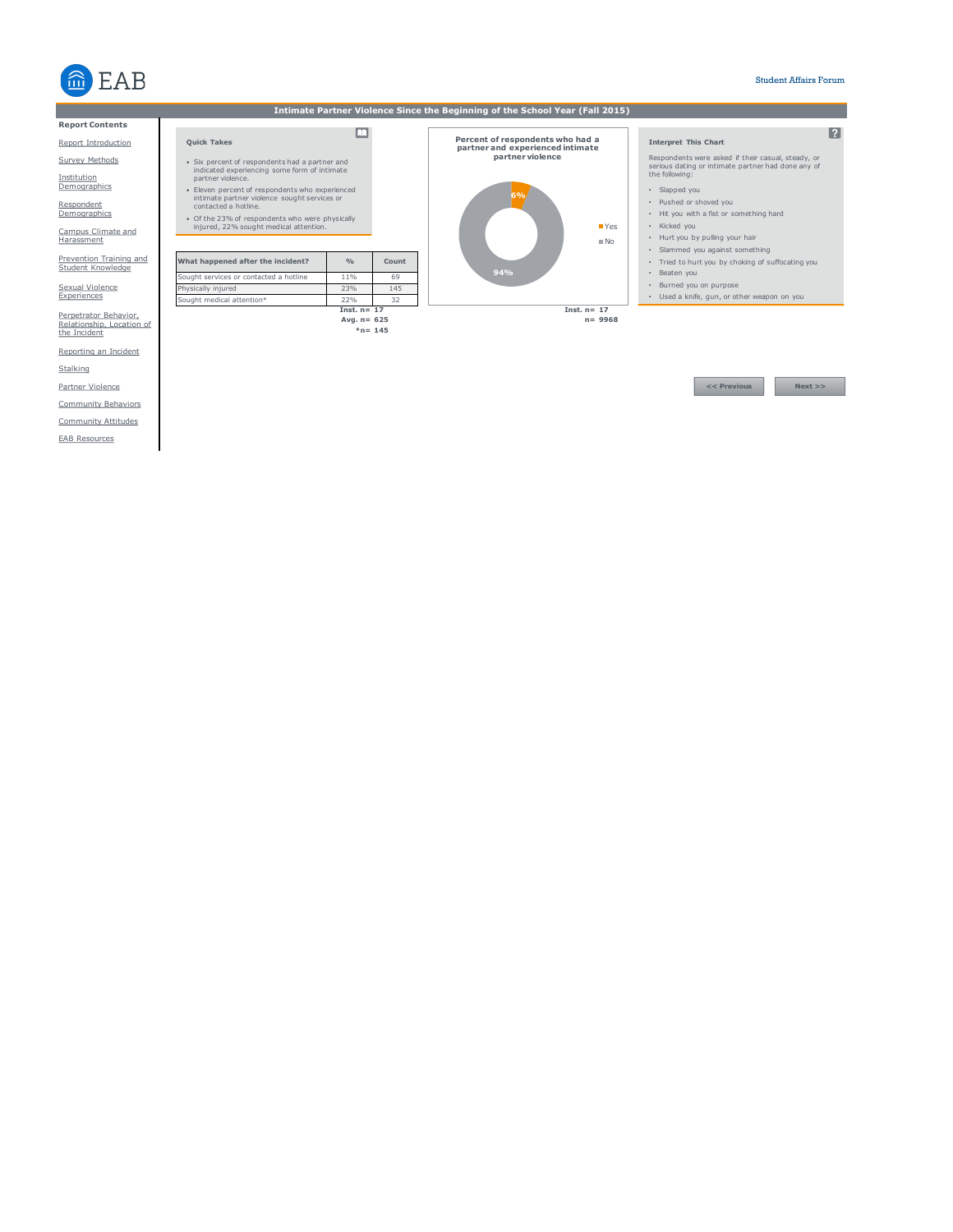

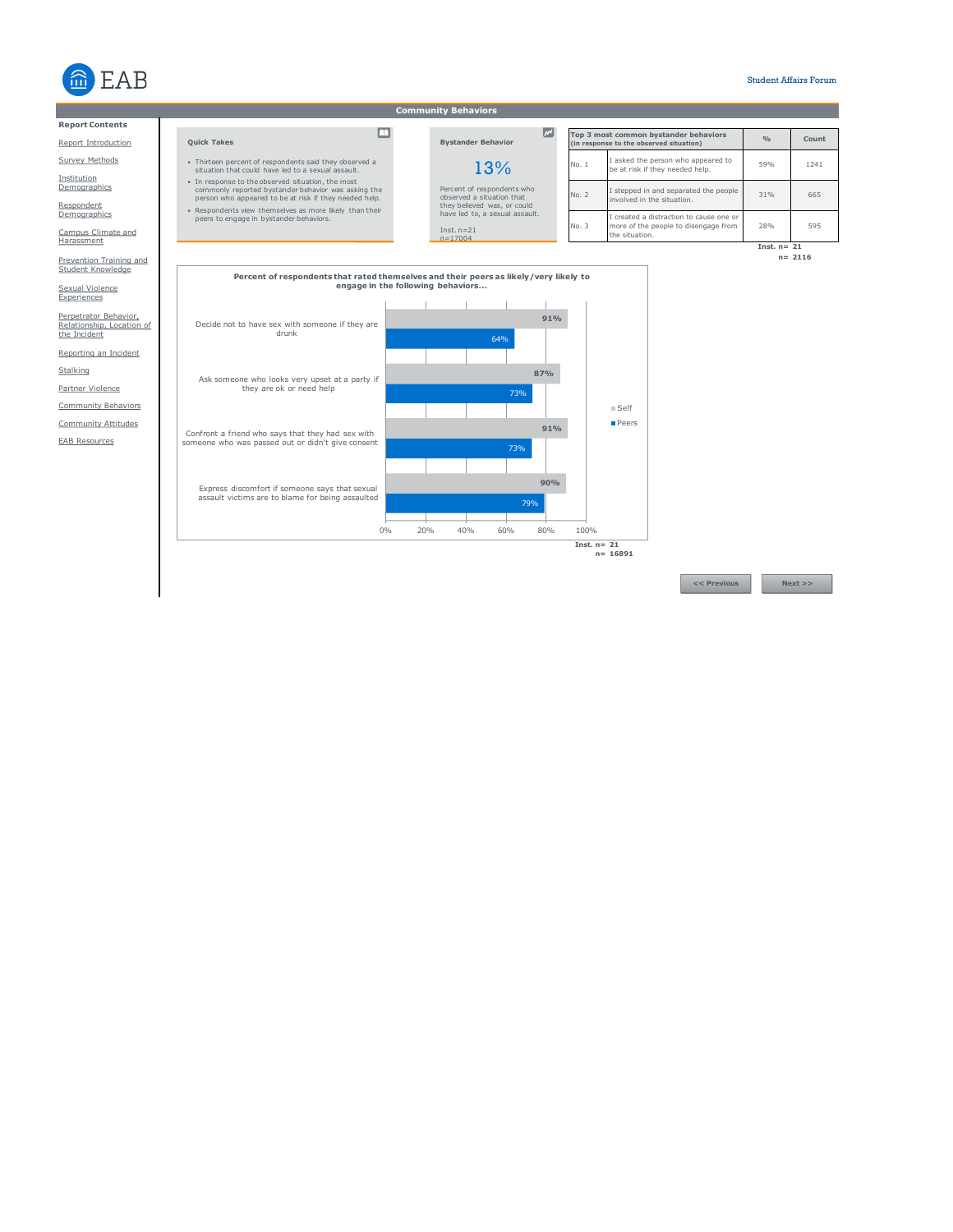



**<< Previous Next >>**

0% 10% 20% 30% 40% 50%